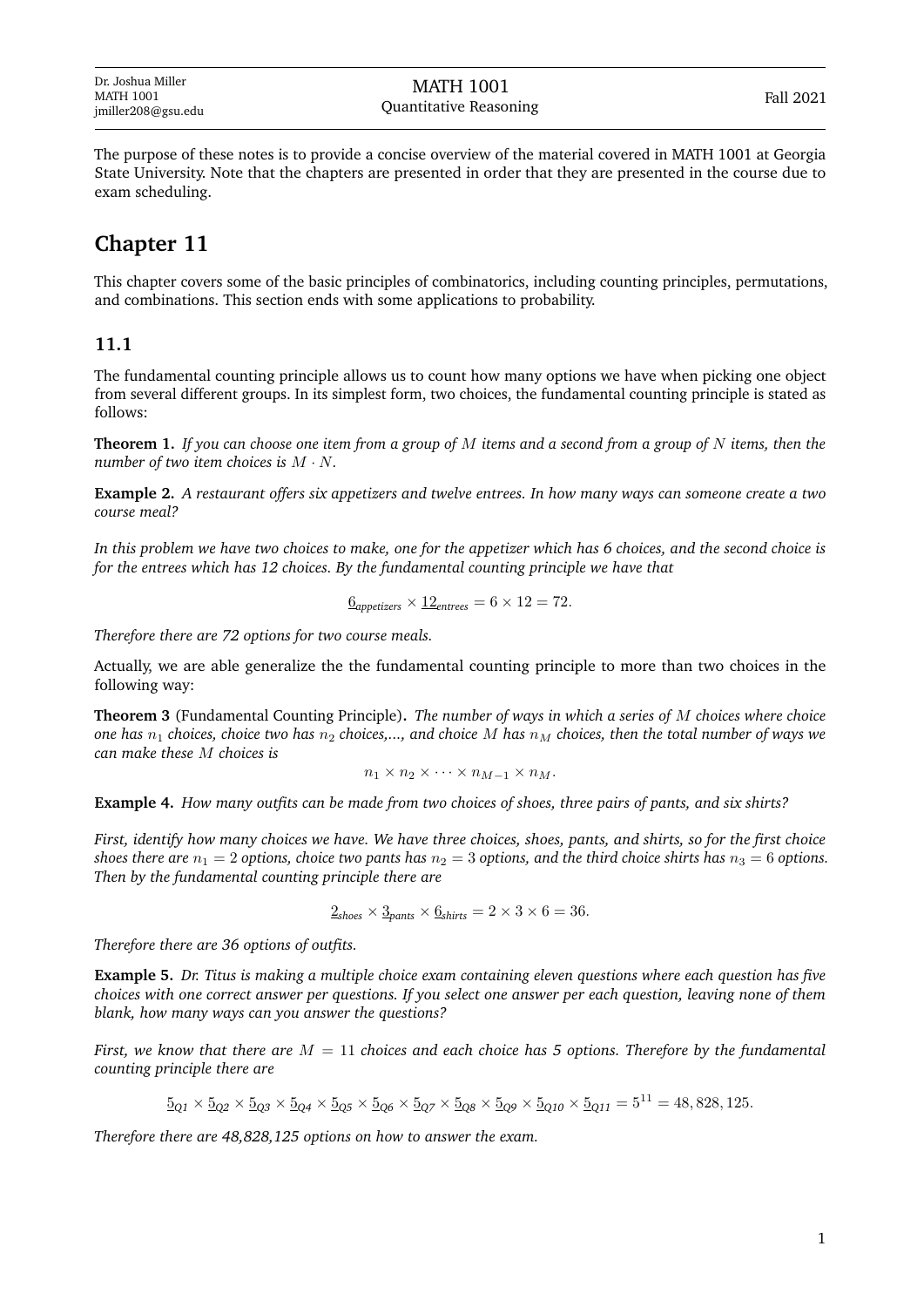**Example 6.** *In the United States, telephone numbers are ten digits long, the first three digits are the area code and the remaining seven are called the local number. If an area code and local number cannot start with a 0 or 1, how many telephone numbers are there?*

*First we need to find out how many choices we have to make, and since a phone number is ten-digits long, then*  $M = 10$ . Notice that for a phone number there are some restrictions in spots #1 and #4.

$$
\underline{\#1}_1\underline{\#2}_2\underline{\#3}_3 \qquad \underline{\#4}_4\underline{\#5}_5\underline{\#6}_6 \qquad \underline{\#7}_7\underline{\#8}_8\underline{\#9}_9\underline{\#10}_{10}
$$

*For spots not #1 and #4 there are 10 options for numbers that can appear in those spots, namely 0-9. In spots #1 and #4 we cannot have a 0 or 1, so there are only 8 options in these two places. Therefore by the fundamental counting principle there are*

 $8_1 \times 10_2 \times 10_3 \times 8_4 \times 10_5 \times 10_6 \times 10_7 \times 10_8 \times 10_9 \times 10_{10} = 8^2 \times 10^8 = 6,400,000,000$ 

*ways to create a phone number under these restrictions.*

## **11.2**

Consider the following, we have six jokes to deliver in an order. If we have the stipulation that no joke can be repeated, how many different orders can we create? We can actually use the fundamental counting principle to answer it!

First note that we have six options which correspond to the order of each joke. Consider the following spots:

- 1. In spot one there are no restrictions, we have 6 jokes to pick from.
- 2. In spot two, there is one restriction, we cannot pick to joke in spot  $# 1$ . Thus there are 5 options in spot #2.
- 3. In spot three, there are two restrictions, namely that we cannot pick the jokes in spots  $#1$  and  $#2$ . Thus there are 4 options in spot #3.
- 4. In spot four, there are three restrictions, namely that we cannot pick the jokes in spots  $#1$ ,  $#2$  and  $#3$ . Thus there are 3 options in spot  $#4$ .
- 5. In spot five, there are four restrictions, namely that we cannot pick the jokes in spots  $\#1, \#2, \#3$ , and  $#4$ . Thus there are 2 options in spot  $#5$ .
- 6. In spot six, there are five restrictions, namely that we cannot pick the jokes in spots  $\#1$ ,  $\#2$ ,  $\#3$ ,  $\#4$ , and  $#5$ . Thus there is 1 option in spot  $#6$ .

Therefore, by the fundamental counting there are

$$
\underline{6}_{\#1} \times \underline{5}_{\#2} \times \underline{4}_{\#3} \times \underline{3}_{\#4} \times \underline{2}_{\#5} \times \underline{1}_{\#6} = 6 \times 5 \times 4 \times 3 \times 2 \times 1 = 720.
$$

We can tell the six jokes in 720 distinct ways. Note that since ordering of the jokes matters, these are all different!

These arrangement of jokes have a special name, called **permutations**.

**Definition 7.** *A permutation is an ordered arrangement where no item is used more than once and most importantly the order of the items makes a difference.*

**Example 8.** *Consider the same six jokes with the names A, B, C, D, E, and F. How many distinct orders can we make if joke F must be delivered first and joke C must be delivered third.*

*Similar to the earlier example, there are 6 choices that have to be made, however we have restrictions.*

- *1. In spot one there is one restrictions, we have to have joke F in the first spot. Thus we have 1 option in spot one.*
- *2. In spot two, there is one restriction, we cannot pick to joke in spot # 1. Thus there are 5 options in spot #2.*
- *3. In spot three, there are two restrictions, namely that we cannot pick the jokes in spots #1 and #2. Thus there are 4 options in spot #3.*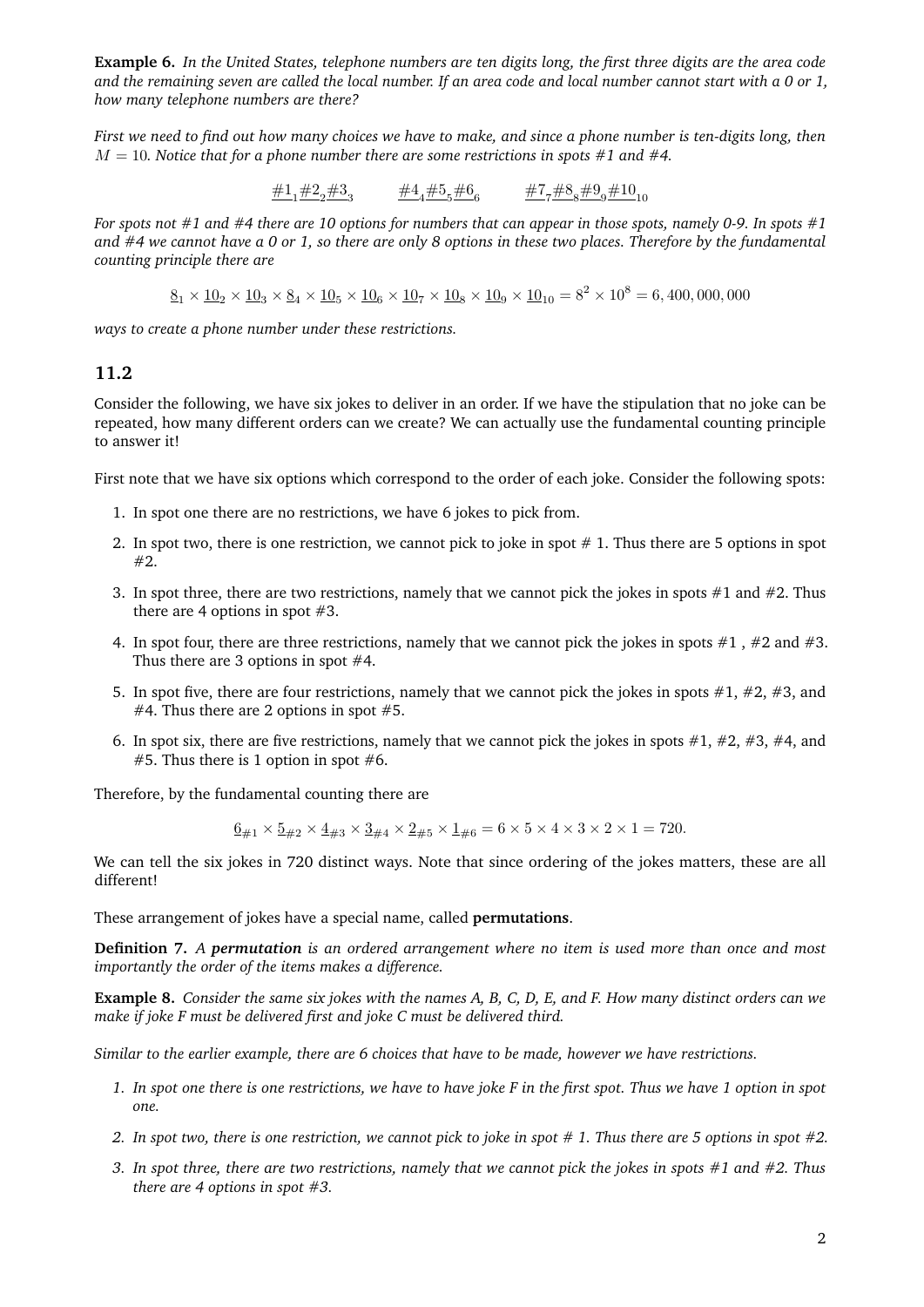- *4. In spot four there is one restrictions, we have to have joke C in the fourth spot. Thus we have 1 option in spot four.*
- *5. In spot five, there are four restrictions, namely that we cannot pick the jokes in spots #1, #2, #3, and #4. Thus there are 2 options in spot #5.*
- *6. In spot six, there are five restrictions, namely that we cannot pick the jokes in spots #1, #2, #3, #4, and #5. Thus there is 1 option in spot #6.*

*Therefore, by the fundamental counting there are*

$$
1_{\#1} \times 4_{\#2} \times 3_{\#3} \times 1_{\#4} \times 2_{\#5} \times 1_{\#6} = 1 \times 4 \times 3 \times 1 \times 2 \times 1 = 24.
$$

*We can tell the six jokes in 24 distinct ways.*

**Example 9.** *You want to arrange 7 books on a shelf. If order of the books matters, how many ways can you arrange the seven books?*

*If we arrange the books from left to right, then we make seven choices for each spot. Therefore, by the fundamental counting there are*

 $7_{\#1} \times 6_{\#2} \times 5_{\#3} \times 4_{\#4} \times 3_{\#5} \times 2_{\#6} \times 1_{\#7} = 7 \times 6 \times 5 \times 4 \times 3 \times 2 \times 1 = 5040.$ 

*We can arrange the seven books in 5040 distinct ways.*

The product in the last example,  $7 \times 5 \times 4 \times 3 \times 2 \times 1$ , has a special name and symbol. In this case it is called 7 factorial and is represented by 7!.

**Definition 10.** *For any positive integer* n*,* n!*, is the product of* n *down through 1,*

$$
n! = n(n-1)(n-2)\cdots(3)(2)(1).
$$

*We also define* 0! *to equal 1.*

**Example 11.** *Evaluate*  $\frac{8!}{5!}$  *and*  $\frac{26!}{21!}$ 

$$
\frac{8!}{5!} = \frac{(8)(7)(6)(5)(4)(3)(2)(1)}{(5)(4)(3)(2)(1)} = (8)(7)(6) = 336.
$$

$$
\frac{26!}{21!} = \frac{(26)(25)(24)(23)(22)(211)}{21!} = (26)(25)(24)(23)(22) = 7,893,600.
$$

The nice thing is that there is a formula for calculating the number of permutations using the factorial. More precisely,

**Theorem 12.** *The number of possible permutation if* r *items are taken from* n *items is*

$$
{}_{n}P_{r} = \frac{n!}{(n-r)!}.
$$

**Example 13.** *Your group is choosing three officers out of twenty members. The group is picking a CEO first, manager second, and secretary third. If the positions are chosen in that order and no one can hold more than one office, how many ways can officers be chosen?*

*Note that for this scenario that order does matter and we are not allowed to repeat picking a person, so this is a problem asking us to calculate permutations. Thus we are picking 3 people from a group of 20, i.e.*  $r = 3$  *and*  $n = 20$ .

$$
{}_{20}P_3 = \frac{20!}{(20-3)!} = \frac{20!}{17!} = 20 \times 19 \times 18 = 6840.
$$

*Meaning that there are 6840 distinct ways to chose the three officers.*

**Example 14.** *We have a seven member board and we want to count the number of ways we can choose a President, Vice-President, Secretary, and Treasurer assuming no one can have more than one position.*

*This is very similar to the previous example since we can think of our choices as ordered, meaning the president is chosen first, vice-president second, and so on. Further, since no one can have more than one position, we are dealing with permutations. Thus we are picking 4 people from a group of 7, i.e.*  $r = 4$  *and*  $n = 7$ .

$$
_4P_7 = \frac{7!}{(7-4)!} = \frac{7!}{3!} = 7 \times 6 \times 5 \times 4 = 840.
$$

*Meaning there are 840 distinct ways to pick the four officers.*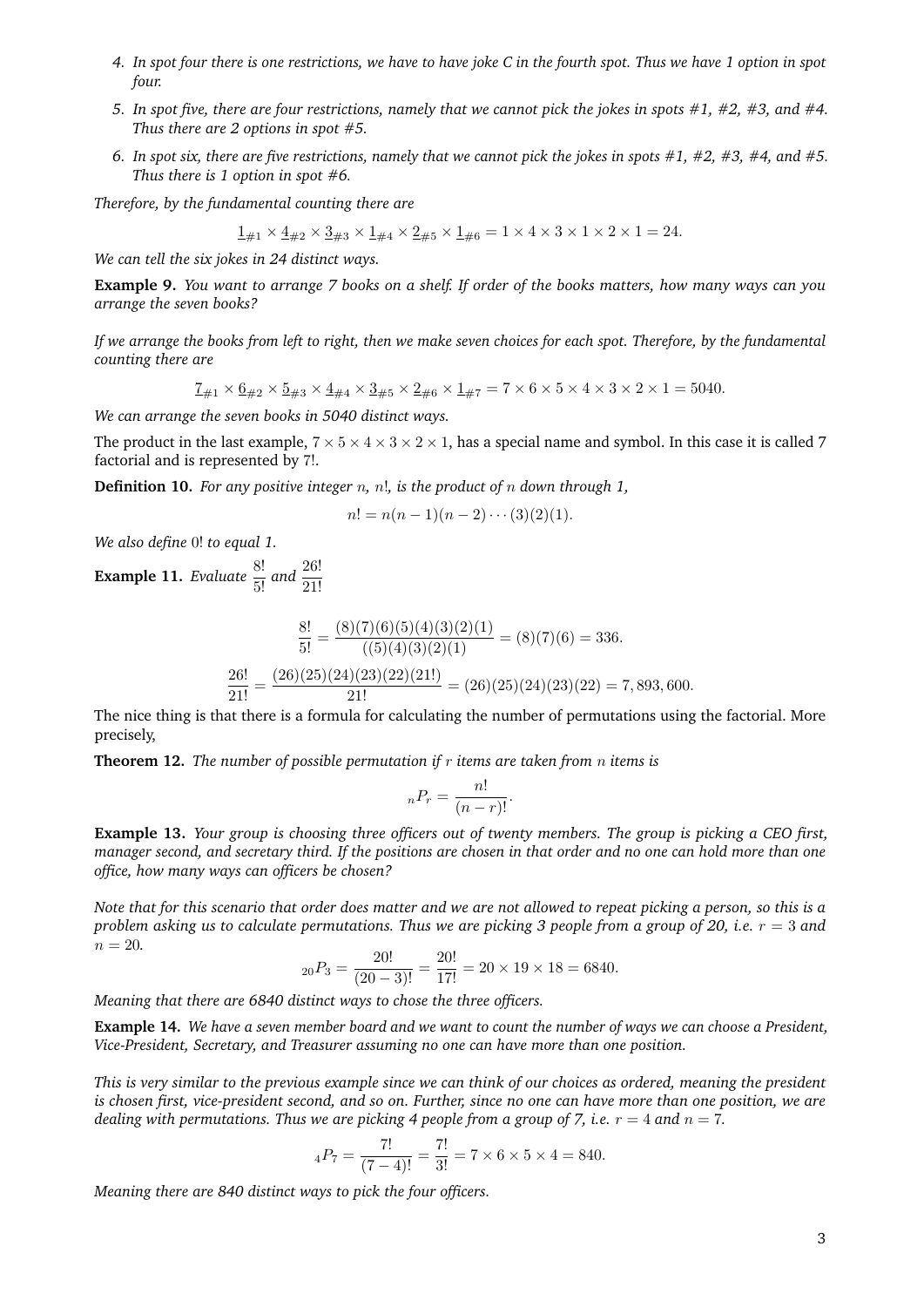Now, consider the letters ANA, how many ways can we rearrange the letters uniquely? Now, if we are able to differentiate the two A's from each other there are  $3! = 6$  ways.

ANA, AAN, NAA, NAA, ANA, AAN

However, if we are not able to differentiate the A's, then there are only 3 options, ANA, AAN, and NAA.

Luckily we can deal with these permutations with duplicate items by

**Theorem 15.** *The number of permutations of* n *items where* p *are identical,* q *are identical,* r *are identical, and so on is*

$$
\frac{n!}{p!q!r!\cdots}
$$

Note that in the last example we had  $n = 3$  letters and  $p = 2$  are identical for the A's, thus there are

$$
\frac{3!}{2!} = 3
$$

distinct arrangements of ANA.

**Example 16.** *How many distinct ways can we rearrange the letters in MISSISSIPPI distinctly?*

*This is a permutation of n items with repetitions, so we need to find our values. There are*  $n = 11$  *items,*  $p = 4$ *repetitions of* i*,* q = 4 *repetitions s, and* r = 2 *repetition of p. Therefore the number of distinct rearrangements is*

$$
\frac{n!}{p!q!r!} = \frac{11!}{4!4!2!} = 34,650.
$$

### **11.3**

**Definition 17.** *A combination occurs when items are selected from the same groups, no item is used more than once, and the order of the items does not matter.*

The big thing to understand is the differences between combinations and permutations. Remember that for a permutation the order matters and for combination has that order does not matter.

**Example 18.** *Identify if the following scenario is a permutation or combination.*

*1. We have six students running for the positions president, vice-president, and treasurer. The highest number of votes is the president, the second highest is vice-president, and the third highest is treasurer. How many different boards can we create?*

*This is a permutation, considering this is equivalent to picking with the order president, vice-president, and treasurer. Thus order does matter.*

*2. There is a board of seven supervisors. A three person committee is needed to do a study, how many different committees can be formed?*

*This is a combination problem since there are no titles within the committee, so order does not matter.*

*3. Baskin Robbins offers thirty-one flavors. Since one of the menu items is a three scoop bowl, each a different flavor, how many different bowls can be created?*

*This is a combination problem since the order that the ice cream is placed in a bowl does not matter.*

The notation we will use for combinations is  $nC_r$ , meaning that the number of combinations of n things taken  $r$  at a time, i.e.  $n$  choose  $r$ .

Interesting enough, if we have a collection of  $r$  items from  $n$ , there are  $r!$  permutations for this collection, so the formula for combinations is given by

$$
{}_{n}C_{r} = \frac{{}_{n}P_{r}}{r!} = \frac{n!}{(n-r)!r!}.
$$

**Example 19.** *How many three person committees can be created from eight people?*

*Note this is a combination problem since order does not matter. Moreover, we are choosing three people from eight, i.e.*  $r = 3$  *and*  $n = 8$ *. Thus there are* 

$$
{}_{8}C_{3} = \frac{8!}{(8-3)!3!} = \frac{8!}{5!3!} = 56
$$

*ways to form the committee.*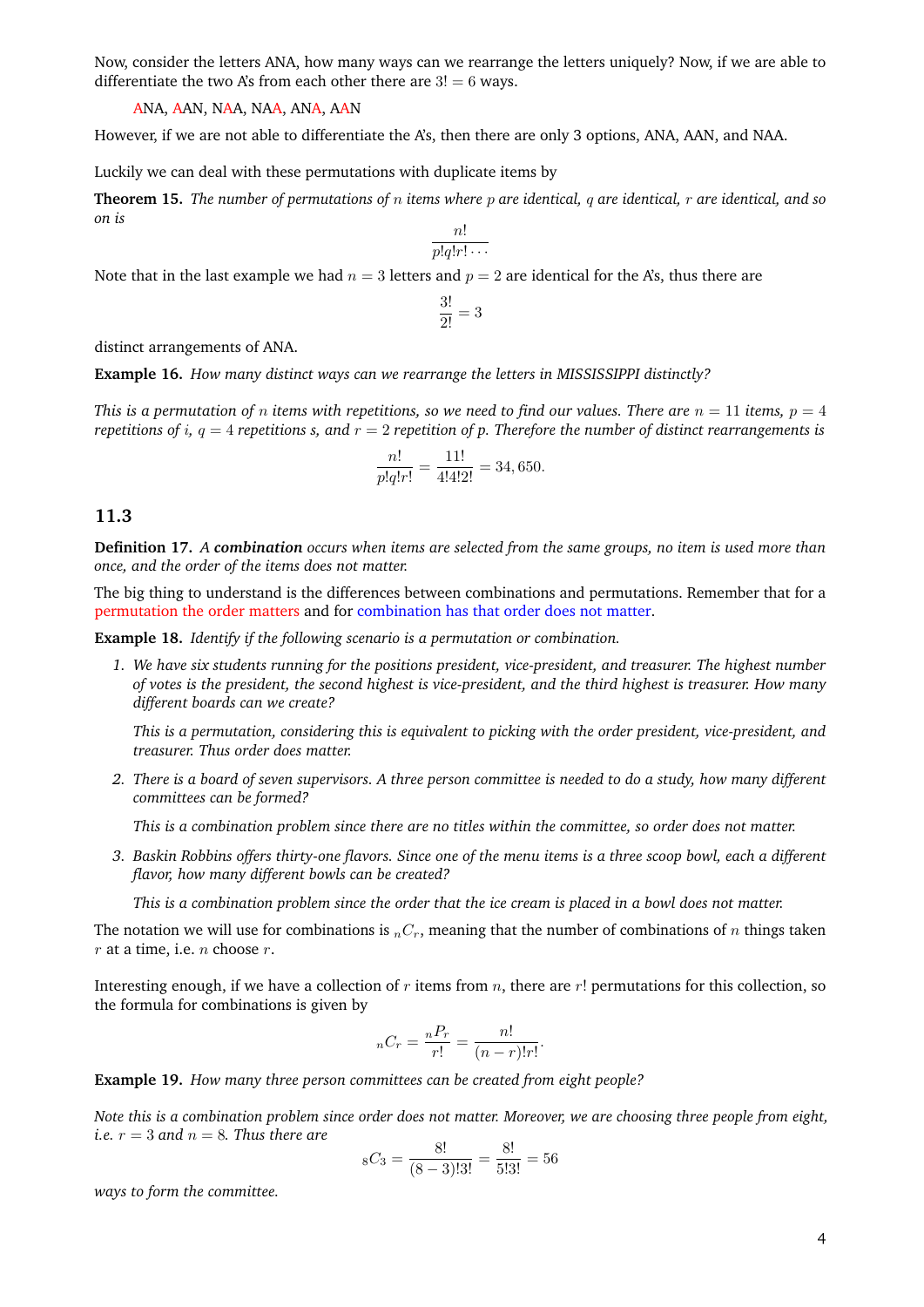**Example 20.** *How many choices of pet combinations if picking four animals out of seven.*

*Note this is a combination problem since order does not matter. Moreover, we are choosing fours pets from seven, i.e.*  $r = 4$  *and*  $n = 7$ *. Thus there are*  $\overline{7}$  $\overline{7}$ 

$$
{}_{7}C_{4} = \frac{7!}{(7-4)!4!} = \frac{7!}{3!4!} = 35
$$

*ways to form the animal council.*

**Example 21.** *The United State senate is comprised of 46 Democrats, 52 Republicans, and 2 Independent senators. How many distinct five person committees can be created if each committee must have two Democrats and three Republicans?*

*For this example we want to use the fundamental counting principle since I have two choices to make, one for the Democrats and one for the Republicans.*

*First, how many ways can I pick two Democrats out of 46? Well, 46 choose 2, i.e.*

$$
_{46}C_2 = \frac{46!}{(46-2)!2!} = \frac{46!}{44!2!} = 1035.
$$

*Secondly, how many ways can I pick three Republicans out of 52? Well, 52 choose 3, i.e.*

$$
{}_{52}C_3 = \frac{52!}{(52-3)!3!} = \frac{52!}{49!3!} = 22,100.
$$

*It then follows from the fundamental counting principle that the number of five person committees with these restrictions is*

$$
(1035) \times (22, 100) = 22,873,500.
$$

*Note this is just the product*  $_{46}C_2 \times_{52} C_3$ *!* 

**Example 22.** *If there are six male bears and seven female bears at the zoo. How many combinations can be made it two males and three females must be selected?*

*This again is an application of the fundamental counting principle and combinations. Thus*

$$
{}_{6}C_{2} \times {}_{7}C_{3} = 525.
$$

#### **11.4**

You toss a coin in the air, it is equally likely to land either heads up, H, or tails up T, even though the actual outcome is uncertain.

Any occurrence where the outcome is uncertain is called an **experiment**. The set of all possible outcomes from an experiment is called the **sample space**, denoted S. In the case of a coin flip

$$
S = \{H, T\}.
$$

We say that an **event** is any subset of the sample space, usually denoted E. For example, the event of flipping a head is  $E = \{H\}.$ 

If an event E has  $n(E)$  equally likely outcomes and the sample space has  $n(S)$  likely outcomes, the probability of event E, denoted  $P(E)$  is

$$
P(E) = \frac{\text{\# of outcomes in an event E}}{\text{total possible outcomes}} = \frac{n(E)}{n(S)}.
$$

Thus the probability of flipping a head is given by  $n(E) = 1$  (only one item in the event E) and  $n(S) = 2$  since the outcomes are either H or T,

$$
P(E) = \frac{n(E)}{n(S)} = \frac{1}{2}.
$$

**Example 23.** *A six-sided die is rolled once. Find the following probabilities.*

*Note that*  $S = \{1, 2, 3, 4, 5, 6\}$  *so*  $n(S) = 6$ *.*